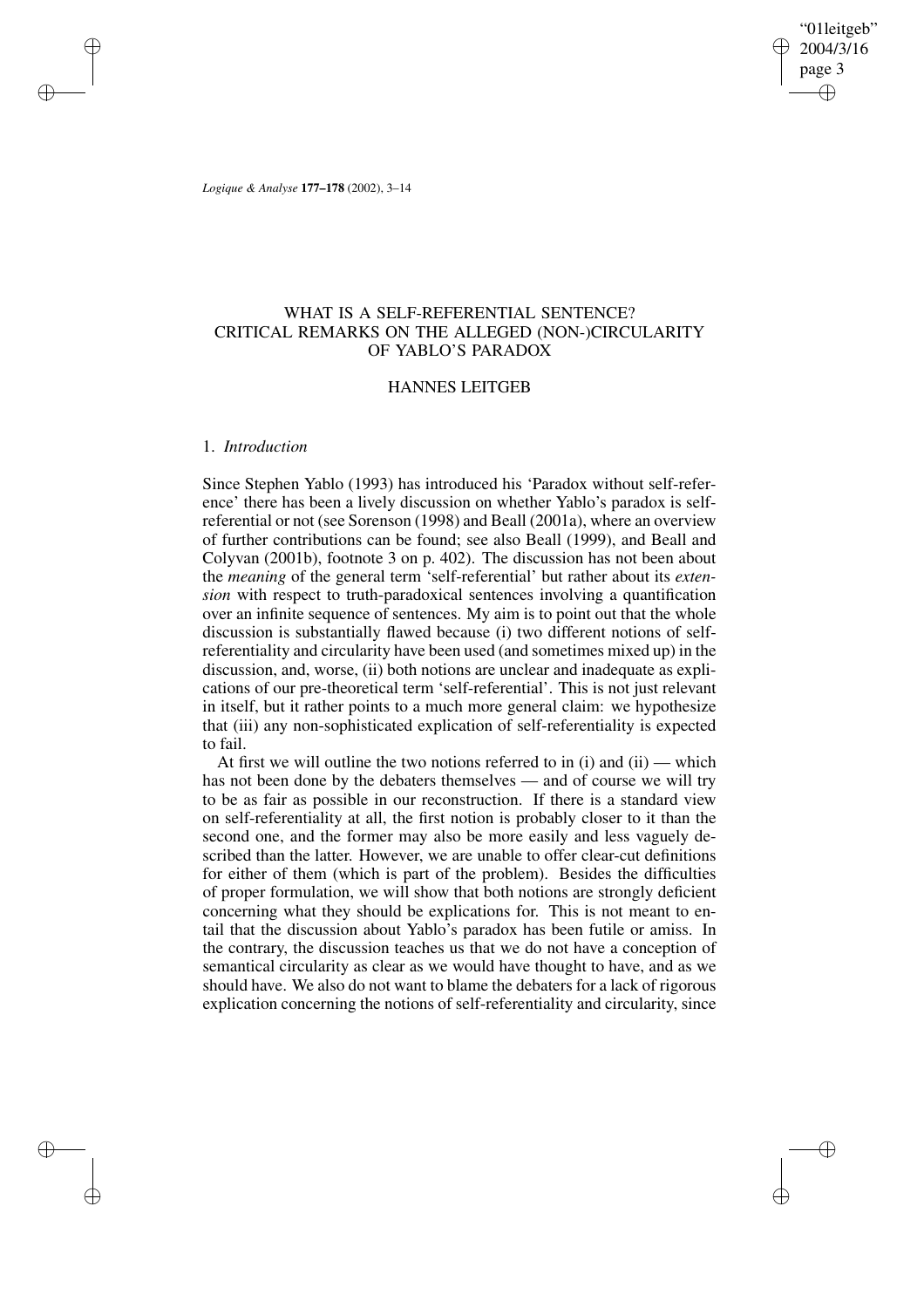"01leitgeb" 2004/3/16 page 4 ✐ ✐

✐

✐

#### 4 HANNES LEITGEB

that has definitely not been their topic. We just want to stress that the question of whether Yablo's paradox is circular or not, is not to be settled without much more theoretical elaboration. We finish the paper with the following open question: what might a formally correct and materially adequate definition of self-referentiality look like? Even if the machinery of some of the renowned approaches to truth and circularity, which has been developed after Kripke's (1975) paper, is to be applied in order to answer this question, it is by far not clear how this is done satisfyingly, or so we will argue. But the question is urgent since any answer to it might improve our understanding of the semantics of natural languages essentially<sup>1</sup>, independently of whether the question is answered by an adequate explication of self-referentiality, or by a sound argument in favour of the rejection of the question as being ill-posed.

# 2. *A Notion of Self-Referentiality*

Let us first focus on some of the usual instances of self-referential sentences containing a truth predicate ' $Tr'$ . Let, e.g., 'a' denote the sentence ' $Tr(a)$ ', and let 'b' denote the sentence ' $Tr(b)$ ', i.e.,  $a = Tr(a)$ ' and  $b = \sqrt{\tau(r(b))}$ . In this case, both a and b are usually said to refer to themselves (and to nothing else), such that  $\alpha$  says of itself that it is true, while b says of itself that it is not true  $(a \text{ may thus be called a 'truth-teller', and})$ b a '(strengthened) liar'). This usage of 'refers to' and 'says of' seems to presuppose that the usual reference relation  $ref$ , which holds between (singular or general) terms and their referents, is extended or complemented by a reference relation holding between *sentences* and objects (but where the referents of the sentences are not the truth values of the sentences).

In a first approximation, a singular sentence might thus be defined to refer to all the referents of all of its singular terms, and only to them. This is, presumably, the most common way of thinking about self-referentiality. If  $ref_1$ is the so-defined reference relation for sentences, and if  $ref$  is the usual reference relation for terms, we can define:  $ref_1(x, y) \leftrightarrow_{df} x$  *is a sentence* ∧  $\exists z(z \text{ is a singular term } \land x \text{ contains } z \land z \text{ ref } y)$ . Since 'a' ref 'Tr(a)',

✐

✐

✐

<sup>&</sup>lt;sup>1</sup> But, of course, a thorough explication of self-referentiality for sentences would also improve our understanding of the semantics of *formal* languages. This paper has e.g. been stimulated by a study (Leitgeb (2001)) of axiomatic theories of truth which extend arithmetic but which have no standard models, where one regretfully becomes aware of the lack of such an explication. The problems of self-referentiality that are raised in the following sections are even more difficult in the context of such non-standard theories of truth, since already the reference of terms is non-standard and thus unclear. However, we are going to omit any discussion of *that* type of problem.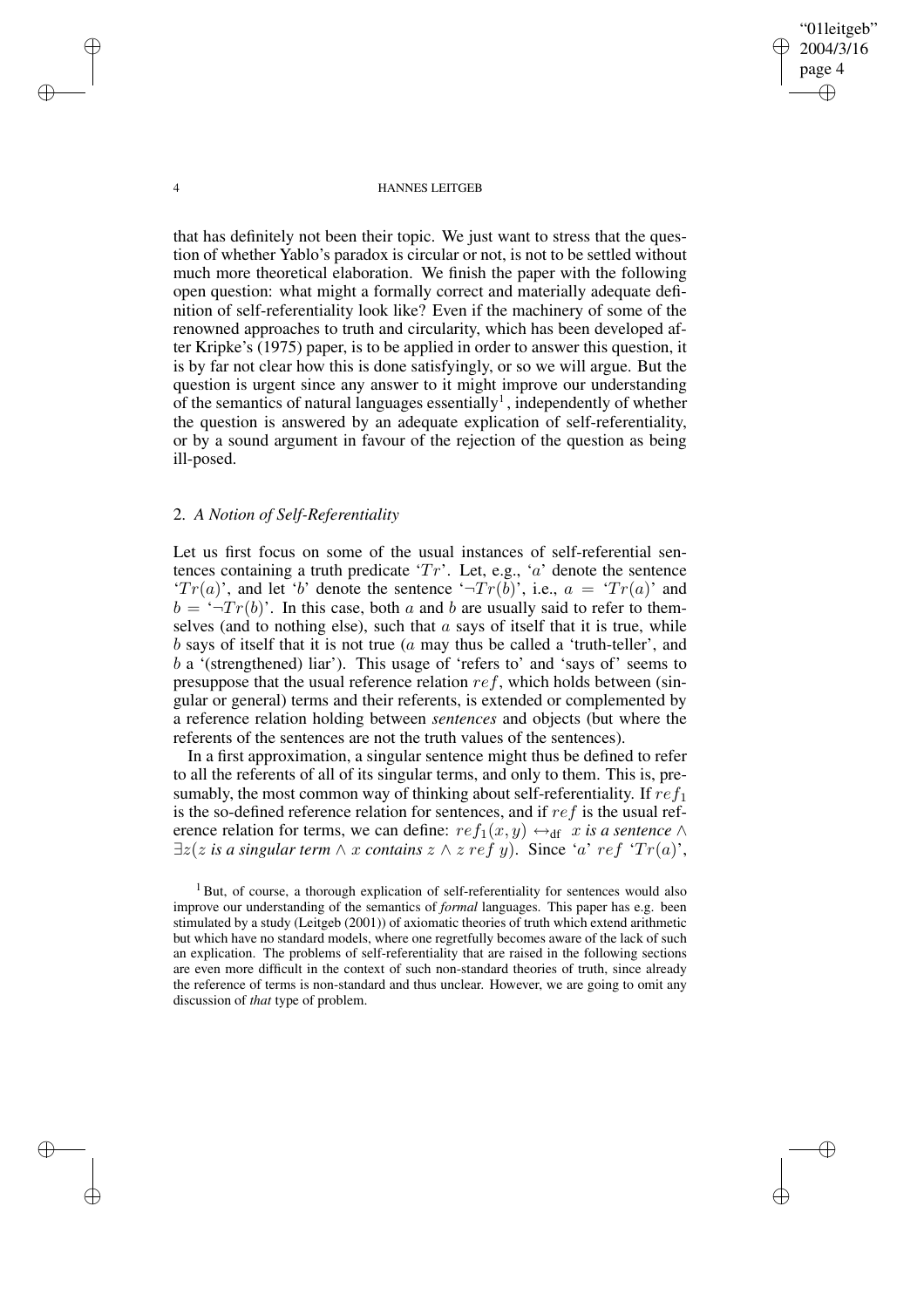'b' ref ' $\neg Tr(b)$ ', and since ' $Tr(a)$ ' and ' $\neg Tr(b)$ ' are sentences which contain the singular terms 'a' and 'b' respectively, we have that ' $Tr(a)$ '  $ref_1$ ' $Tr(a)$ ', and ' $Tr(b)$ '  $ref_1$ ' $Tr(b)$ '. If we finally define self-referentiality in the way that  $selfref_1(x) \leftrightarrow_{df} xref_1 x$ , it immediately follows that selfref<sub>1</sub>(' $Tr(a)$ ') and selfref<sub>1</sub>(' $Tr(b)$ ') just as expected.

Moreover, if  $ref_1^*$  is the transitive closure of  $ref_1$ , i.e., if the extension of ' $ref_1^*$ ' is the smallest superset of the extension of 're $f_1$ ' having the property that if x re $f_1^*$  y, y re $f_1^*$  z, then also x re $f_1^*$  z, we can define the circularity of sentences in the way that  $circular_1(x) \leftrightarrow_{df} xref_1^* x$ . E.g., let  $c = \sqrt{-T}r(d)$  and  $d = \sqrt{-T}r(c)$  (this is usually called a 'liar cycle'): thus,  $c ref_1 d$ ,  $d ref_1 c$ , therefore  $c ref_1^* c$  and  $d ref_1^* d$ , and it follows that circular<sub>1</sub>(c) and circular<sub>1</sub>(d) though  $\neg selfref_1(c)$  and  $\neg selfref_1(d)$ . If furthermore 'e', besides 'b' itself, also denotes ' $\neg Tr(b)$ ', we have that self  $ref_1(e)$ , because  $e = b$ , but  $\neg circular_1$  (' $Tr(e)$ ') and thus also  $\neg selfref_1$  $(Tr(e))$ . If one regarded the latter as being unintended, our definitions might be easily adapted accordingly.

Now let us turn to Yablo's paradox, or rather a version of it, and thus to sentences which are not singular: let  $s_0, s_1, s_2, \ldots$  be an infinite sequence of sentences, such that

$$
s_0 = \forall x (P_1(x) \to \neg Tr(x))',
$$
  
\n
$$
s_1 = \forall x (P_2(x) \to \neg Tr(x))',
$$
  
\n
$$
s_2 = \forall x (P_3(x) \to \neg Tr(x))', \dots
$$

✐

✐

✐

✐

Let us assume that the extension of every  $n$ -th antecedent predicate (with  $n = 1, 2, 3, \ldots$ ) in the sequence above is the set  $s_n, s_{n+1}, s_{n+2}, \ldots$  of sentences. In this case, every sentence  $s_n$  is usually said to refer to each of the sentences  $s_{n+1}, s_{n+2}, \ldots$  (and to nothing else), such that  $s_n$  says precisely of each of the latter sentences that it is untrue. More generally, if 'A[x]' and 'B[x]' are formulas which contain 'x' as the only free variable, and which contain no further singular terms, every general sentence of the form ' $\forall x(A[x] \rightarrow B[x])$ ' might be defined to refer to all and only As, i.e.:  $\forall x(A[x] \rightarrow B[x])'$  re $f_1 y \leftrightarrow_{df} A[y]$ . According to our definitions from above, no sentence  $s_n$  is self-referential or circular, which is precisely what has been claimed by Yablo and what has been re-emphasized by Sorenson (1998). This indicates that our definitions of  $selfref_1$  and  $circular_1$  are close to what Yablo, and probably the majority of philosophers, seem to understand by 'self-referential' and 'circular'. The driving idea behind these definitions is to define a reference relation for sentences on the basis of the reference relation for the terms occurring within the sentences. This constitutes the first notion of circularity that has been used in the discussion on Yablo's paradox; according to this notion the paradox turns out to be noncircular.

"01leitgeb" 2004/3/16 page 5

✐

✐

✐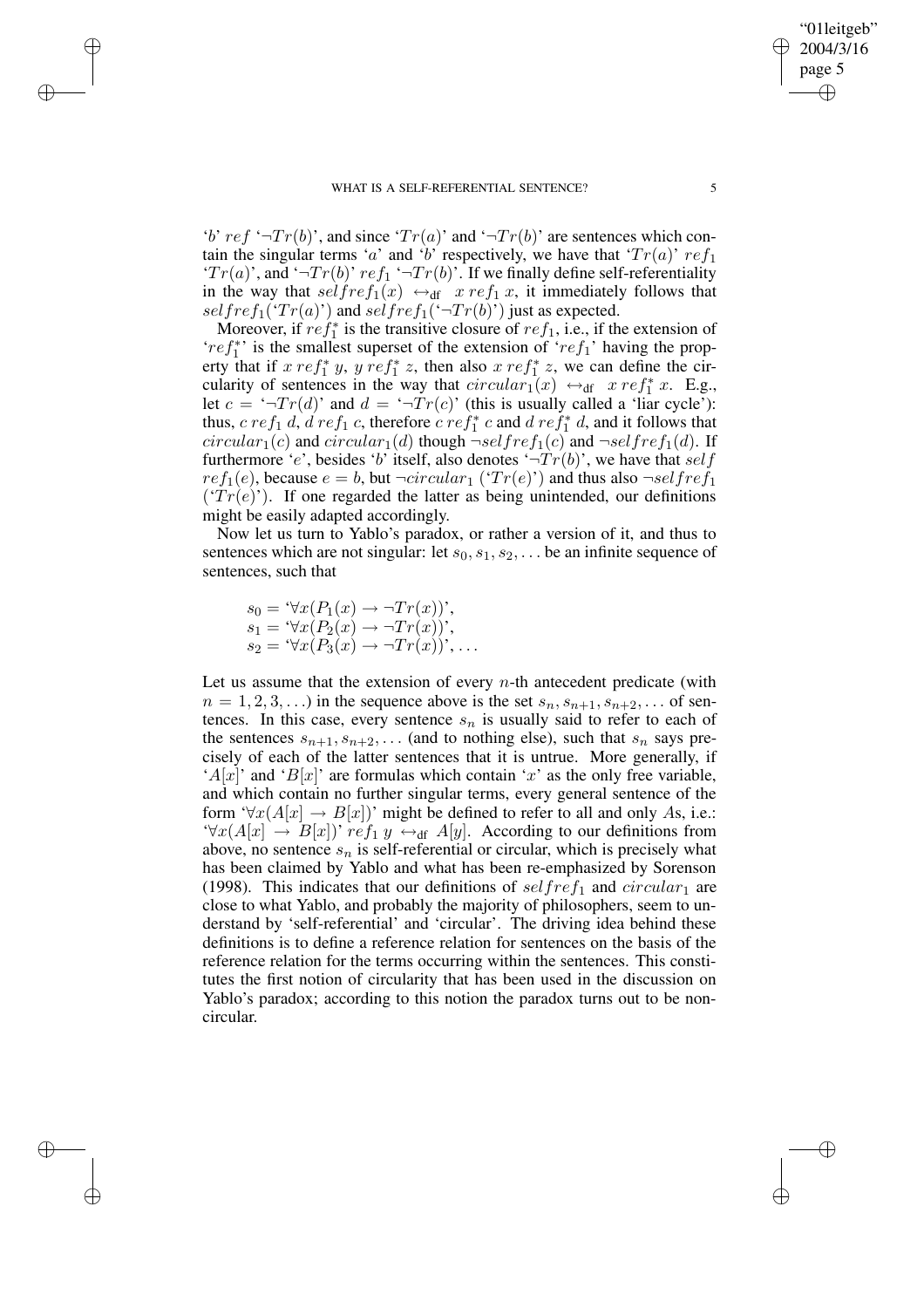#### 6 HANNES LEITGEB

"01leitgeb" 2004/3/16 page 6

✐

✐

✐

✐

### 3. *Another Notion of Self-Referentiality*

Yablo's claim that his paradox without self-reference 'is not in *any* way circular' (Yablo (1993), p. 251; his italics) has evoked dissenting comments by Priest (1997) (in turn, Sorenson (1998) defends Yablo's claim against Priest's attack) and Beall (2001a); the latter — as we want to argue now employing a different notion of circularity. Since this second notion is perhaps not as familiar as the first one, we will quote some typical passages by Priest and Beall in this section in order to expose its underlying intuitions. Let us present Priest's and Beall's view first with respect to the liar sentence again: Priest calls our attention to the fact that the name of the liar sentence occurs on both sides of an equation, i.e.,  $b = \neg Tr(b)$ , which 'makes it a fixed point of a certain kind, and, in this context, codes the self-reference' (Priest (1997), p. 236). As Priest rightly adds, the presence of a fixed point does not immediately follow from the equation itself, since, strictly speaking, 'b' occurs on the right-hand side within an opaque context; it rather follows from the fact that  $b$  is a fixed point of a certain syntactical mapping, say,  $f$ . In the arithmetical context, where expressions are 'identified' with their Gödel codes,  $f$  maps the code of each formula  $A$  to the code of the formula which is the result of concatenating  $\pi$ <sup>+</sup> $\pi$ <sup>+</sup> and parentheses with the numeral  $\underline{A}$  of the code of  $A$ . E.g., neglecting the reference to codes,  $f(\mathcal{T}Tr(b)) = \mathcal{T}Tr(\mathcal{T}Tr(b))$ . Thus b is a fixed point of f, or, rather, b is a fixed point of f *up to arithmetical equivalence*, i.e., the formula encoded by the f-image of the code of b is *equivalent* to b in the standard model of arithmetic, i.e., it is arithmetically true that  $\neg Tr(\neg Tr(b)) \leftrightarrow \neg Tr(b)$  (given that ' $Tr'$  has been added to the arithmetical language).

Stated crudely, a sentence might thus be defined as circular, such that  $circular_2(x) \leftrightarrow_{df} x$  *is a sentence* $\wedge \exists f(f \text{ is a syntactical mapping} \wedge f(x) =$  $x$ ), where the fixed point property expressed by the last conjunct of the definiens might again be relaxed in some way. Alternatively, but following the same line of thought, circularity might be defined in the way that  $circular_{2'}(x) \leftrightarrow_{\text{df}} x$  *is a sentence*  $\wedge \exists y \exists z \exists f(y \text{ is a term} \wedge x \text{ contains } y \wedge y)$ *y* ref  $z \wedge f$  *is a syntactical mapping*  $\wedge f(z) = z$ ). Since ' $\neg Tr(b)$ ' is a sentence which is the fixed point of a syntactical mapping as described by Priest, we have that  $circular_2(\neg Tr(b)')$  as expected. Since  $\neg Tr(b)$  contains the term 'b', 'b' ref ' $\neg Tr(b)$ ', and ' $\neg Tr(b)$ ' is a fixed point of a syntactical mapping as sketched before, it also follows that  $circular_{2'}(\text{``-}Tr(b))$ . Similar claims hold for the truth-teller sentence from above. We omit a discussion of the other examples of the last section for reasons which we are going to explain when we turn to our critical examination below. Note that circularity is now defined directly rather than by a detour via the reference (or self-reference) of sentences. If intended, the definitions of 'circular<sub>2</sub>'

✐

✐

✐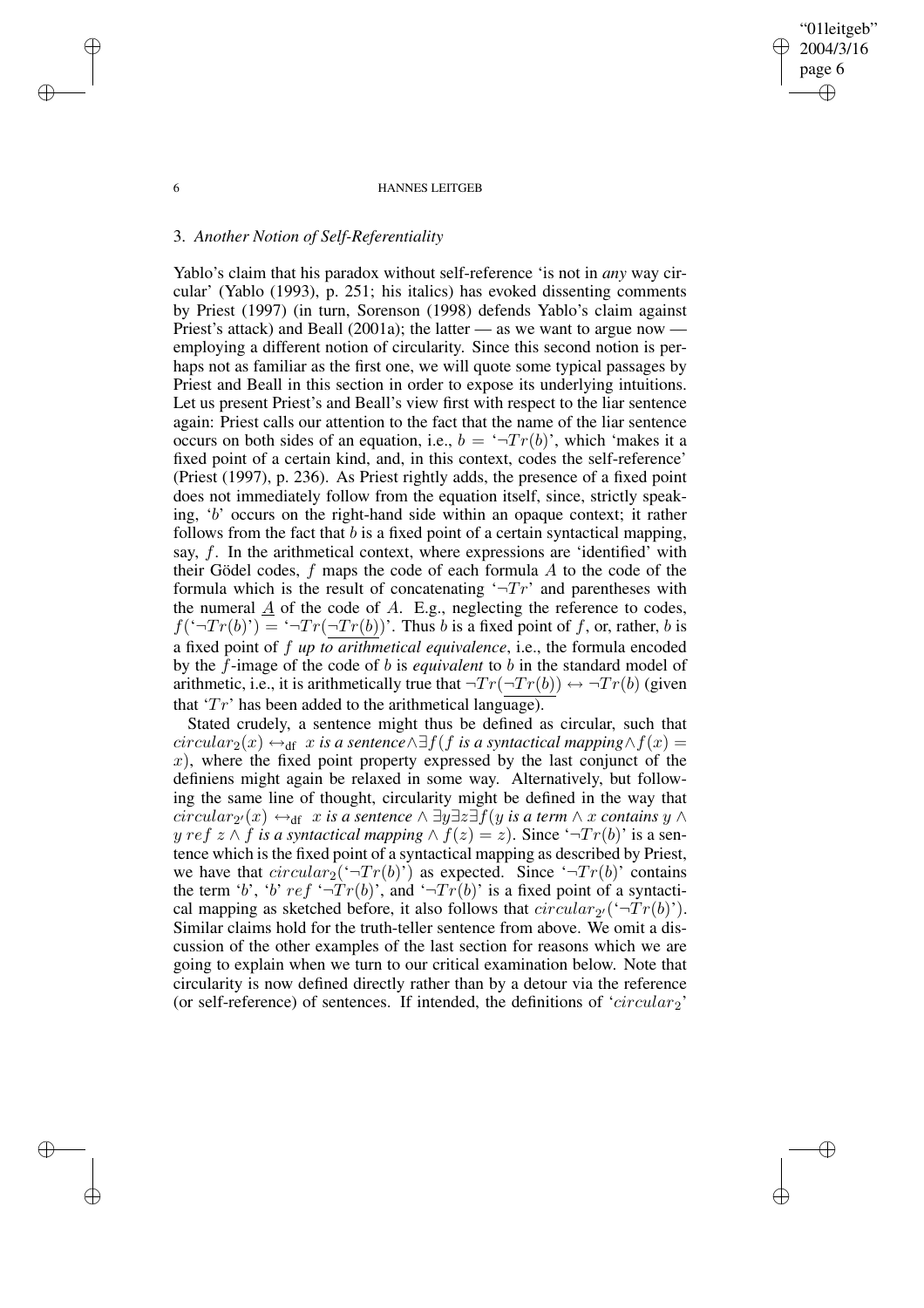✐

✐

✐

✐

and ' $circular_{2'}$ ' might be strengthened further to encompass also transitive closure (just as in the case of ' $ref_1^*$ ').

Turning again to the infinite sequence of sentences involved in Yablo's paradox, Priest first notes 'that each sentence refers to (quantifies over) only sentences later in the sequence. No sentence, therefore, refers to itself, even in an indirect, loop-like fashion. There seems to be no circularity' (Priest (1997), p. 237). This statement obviously concerns the notions of self-referentiality and circularity that we have sketched in §2. But then Priest reconstructs Yablo's paradox in an arithmetical setting: by Gödel's (generalized) diagonalization lemma, there is a formula ' $s(x)$ ', such that  $s(x) \leftrightarrow \forall k(k > x \rightarrow \neg Sat(k, s(x)))$ , where Sat is the usual satisfaction predicate. The latter equation 'shows that we have a fixed point ... here, of exactly the same self-referential kind as in the liar paradox' (Priest (1997), p. 238).  $s(n)$  is (arithmetically equivalent to) what may be regarded as the n-th sentence of Yablo's infinite sequence of sentences. In this way, s may as well be regarded as a function, such that 'The function s is defined by specifying each of its values, but each of these is defined with respect to  $s$  ... It is now the function  $s$  that is a fixed point.  $s$  is the function which, applied to any number, gives the claim that all claims obtained by applying s *itself* to subsequent numbers are not true. Again the circularity is patent.' (Priest (1997), p. 239; his italics). Priest concludes: 'As we see, then, Yablo's paradox does involve circularity of a self-referential kind.' (Priest (1997), p. 242). This matches our provisional definition of 'circular<sub>2'</sub>' above, since, e.g.:  $\forall k(k > 0 \rightarrow \neg Sat(k, s(x)))$ ' contains the term 's(x)', 's(x)' is the numeral of the code of the formula 's(x)', thus (modulo coding) 's(x)' ref 's(x)', but 's(x)' is a fixed point of an appropriate mapping as sketched by Priest, and therefore it follows that  $circular_{2'}(\forall k(k > 0 \rightarrow \neg Sat(k, s(x))))$ . It is not clear to us whether a similar claim might be put forward concerning circularity in the sense of  $'circular_2'$ , but that does not matter now. Priest, and also Beall, argue that all other formulations of Yablo's paradox may be shown circular in a similar way, independently of whether they have been formulated by means of a fixed point formula ' $s(x)$ ' or not. The only difference between the different formulations is that in one case the circularity might be hidden more effectively than in another. 'Given all this, it follows that the reference of 'Yablo's paradox' is ... a circular sequence — a sequence containing fixed points, self-reference, etc.' (Beall (2001a)). Thus we hope that our definitions of  $circular_2$  and  $circular_2$  are close to what Priest and Beall seem to understand by 'circular'. The driving idea behind the definitions is to define circularity by the truth of certain fixed point equations, where 'equation'

✐

✐

"01leitgeb"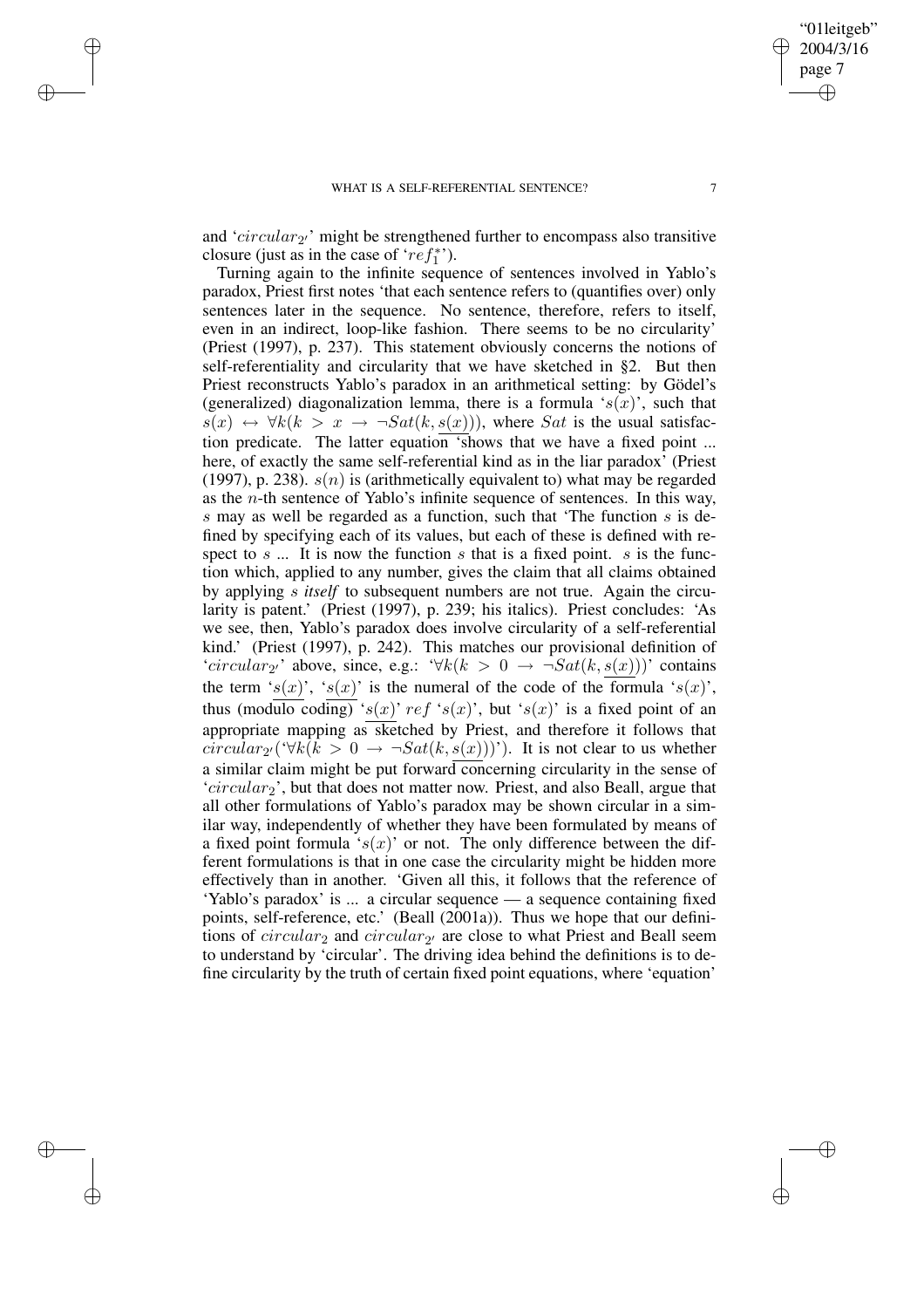"01leitgeb" 2004/3/16 page 8 ✐ ✐

✐

✐

#### 8 HANNES LEITGEB

is understood broadly. This constitutes the second notion of circularity involved in the discussion on Yablo's paradox; according to this notion the paradox turns out to be circular indeed.

### 4. *Why Both Notions are Deficient*

Before we outline the weaknesses of the two notions of circularity introduced, let us first comment on a critical point concerning the latter notion. The notion of circularity which applies to Yablo's paradox according to Priest, has been questioned by Sorenson for the following reason: Sorenson points out that 'If I set up a sequence with a self-referential description, it does not follow that the *content* of what I specified is self-referential' (Sorenson (1998), p. 148; his italics). According to Sorenson, if Priest calls Yablo's paradox circular, this is so because Priest mixes up the indeed circular description of the paradox with the circularity of the paradox itself. Beall defends Priest's view against this remark of Sorenson's by claiming that 'The point, rather, is that any description  $D$ , used to fix the reference of 'Yablo's paradox' is such that  $D$ 's satisfaction conditions require that the satisfier is circular (contains self-reference, a fixed point, etc.)' (Beall (2001a)). Beall thus seems to say that the members of Yablo's sequence are  $circular_2$ <sup>,</sup> and not just *described* in a circular way. Although this issue is probably not finally settled, let us presume in the following that it is, and, say, in favour of Priest and Beall, since this is not the point which we are mainly interested in.

But let us now turn to the evaluation of the definitions of self-referentiality and circularity above. First of all, the 'definitions' are, at best, incomplete and/or vague, a fact for which, prima facie, the one who has stated them is to be blamed, i.e., *we* have to be blamed: the first notion of circularity has only been specified for singular sentences on the one hand, and universal conditional sentences on the other. It is clear that what we really aim at is a definition of 'selfref<sub>1</sub>(x)' and 'circular<sub>1</sub>(x)' where 'x' may denote *any* kind of sentence. Concerning our second notion of circularity, we actually should specify much more precisely what is meant by a fixed point *modulo coding, arithmetical equivalence, etc.*, and what kinds of syntactical mappings f are referred to in our to-be-a-definition of '*circular*<sub>2</sub>' and '*circular*<sub>2'</sub>' (we will return to this latter point below). Due to the lack of precise formulation it also impossible to compare the two notions of circularity seriously. In a nutshell, the two notions of circularity are still in a pre-theoretical state, which is *in itself* no problem, since this only brings about a request for further analysis. The actually urgent and remaining question is whether one of the notions of self-referentiality and circularity sketched above may be transformed into a serious scientific concept *at all*.

✐

✐

✐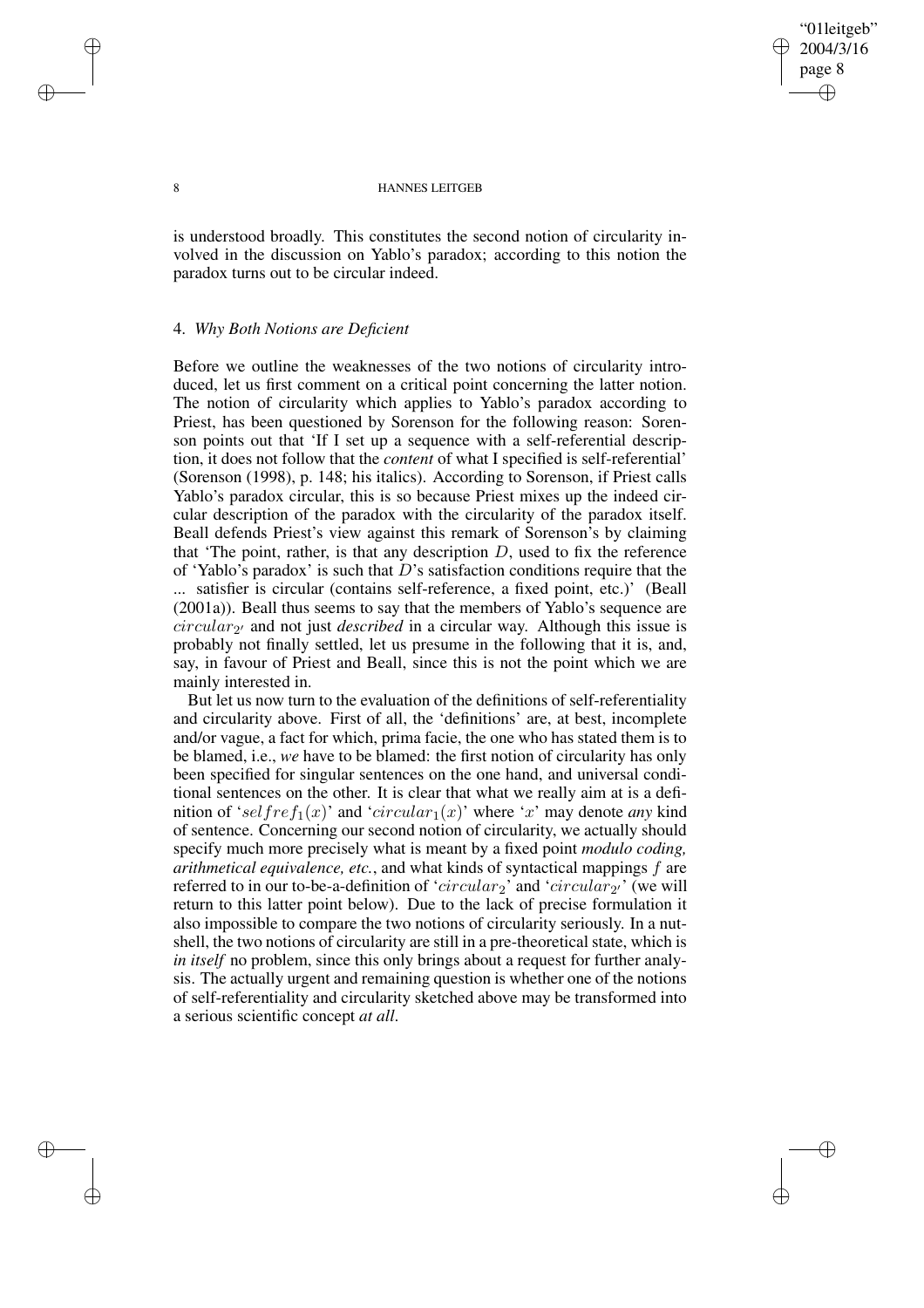#### WHAT IS A SELF-REFERENTIAL SENTENCE? 9

✐

✐

✐

✐

"01leitgeb" 2004/3/16 page 9

✐

✐

✐

✐

This may be called in doubt. Consider 'selfref<sub>1</sub>(x)' and 'circular<sub>1</sub>(x)': what is conspicuous about them is that they do not satisfy the following Equivalence Condition (EC): if A is self-referential/circular, and if B is logically equivalent to A, then also B is self-referential/circular. EC is plausible because logically equivalent sentences are not only extensionally equivalent in the actual world, but indeed in every logically possible world, and thus indistinguishable in terms of the semantics of first-order predicate logic. If self-reference is to be defined by extending the usual reference relation for terms, i.e., a semantical relation, it is certainly strange if EC is invalidated. If EC is not true, the self-referentiality or circularity of a sentence does not only depend on what the sentence says, but also in which way its content is being expressed. In particular, if the extension of a predicate should be, say, free from any self-referential sentence but at the same time logically closed, a failure of EC might cause substantial problems. But EC indeed fails for the definitions of §2: e.g., if  $b' = (P(a) \vee \neg P(a)) \vee \neg Tr(b')'$ , then b' is obviously selfref<sub>1</sub>, although the logically equivalent ' $P(a) \vee \neg P(a)$ ' is not. Accordingly, ' $\forall x((A[x] \vee \neg A[x]) \rightarrow (A[x] \rightarrow B[x]))'$  is selfref<sub>1</sub> since it satisfies (as any object does) ' $A[x] \vee \neg A[x]$ ', although the logically equivalent ' $\forall x(A[x] \rightarrow B[x])$ ' is not necessarily so, depending on the extension of  $A[x]$ . The sequence members of Yablo's paradox, as we have presented it in §2, are not self  $ref_1$ , however, there are logically equivalent formulations which are indeed self ref<sub>1</sub>. This is particularly annoying if one thinks of the different 'versions' of Yablo's paradox (or paradoxes?) which may be found in the literature: e.g., our presentation is different from Yablo's original one, both are different from Priest's version above, and so on. Some of these version might turn out to be circular, some not. The immediate response to this problem is to revise our definition of self-referentiality (and of circularity, accordingly) such that, say,  $selfref'_{1}(x) \leftrightarrow_{df} \exists y(y \text{ is a sentence } \wedge$ *y is logically equivalent to*  $x \wedge y$  *re*  $f_1$   $y$ *)*. Indeed, we should even liberalize the notion of logical equivalence in the definiens furthermore to 'equivalent in the standard model of arithmetic (under arbitrary interpretations of  $Tr'$ )', or even to 'equivalent according to (i.e., derivable from) Peano arithmetic or some proper fragment of the latter', since otherwise no philosopher may any longer argue in the following way: 'By Gödel's diagonalization lemma, we know that there is a sentence A such that A is equivalent to  $\pi T r(\underline{A})$  in arithmetic. Thus there is a self-referential sentence, that is, A.' The problem is that such an A's being arithmetically equivalent to  $\pi T r(\underline{A})$  does not *necessarily* entail A's being selfref<sub>1</sub> or selfref<sub>1</sub>. However, already the seemingly small alteration of the definition of 'selfref<sub>1</sub>(x)' in terms of *logical* equivalence has the effect that  $selfref'_{1}(P(a) \vee \neg P(a))$  and  $selfref'_1(\forall x(A[x] \rightarrow B[x]))$  by the same reasoning as before, and, more generally, *every* sentence might turn out to be self-referential.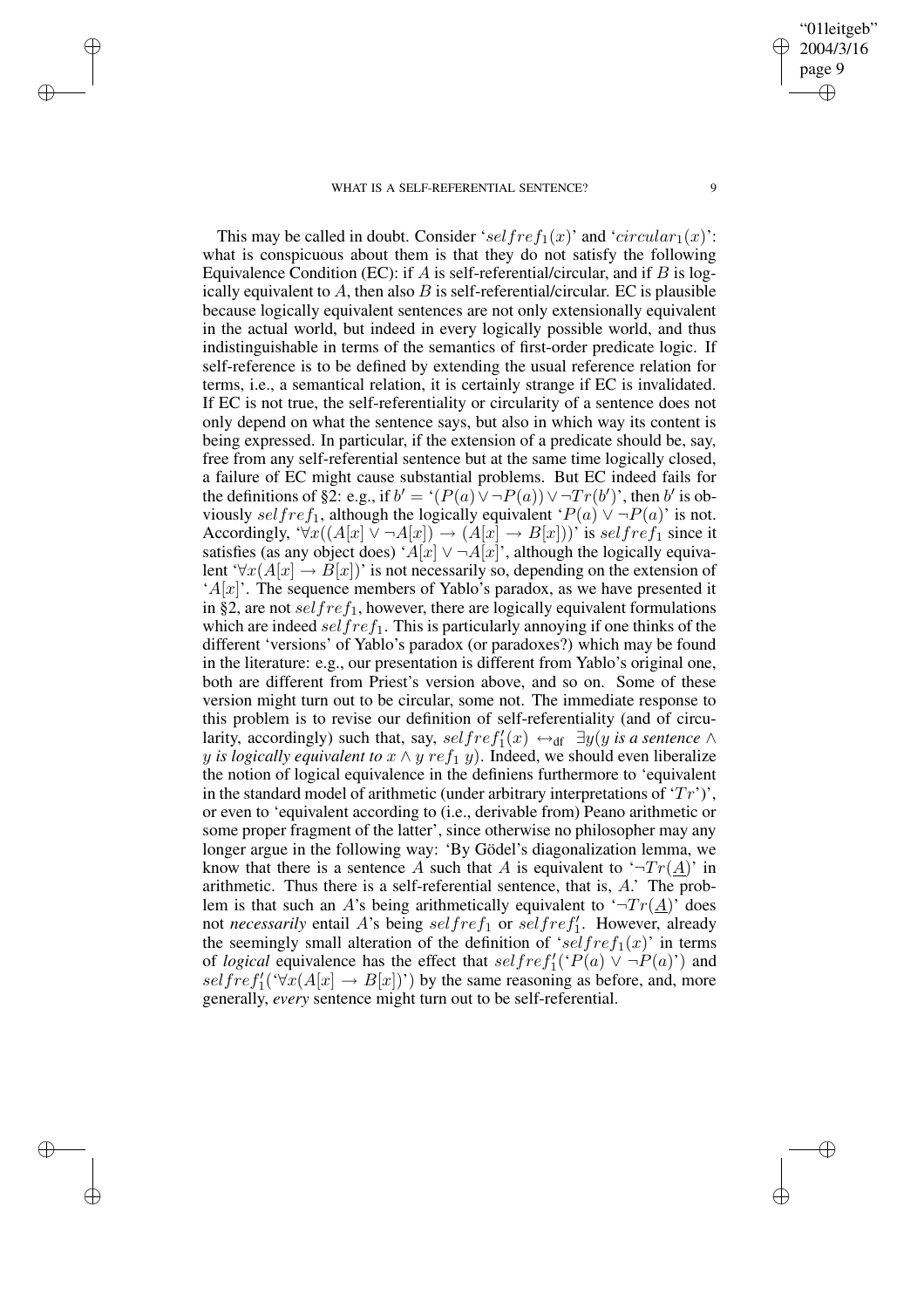"01leitgeb" 2004/3/16 page 10 ✐ ✐

✐

✐

#### 10 HANNES LEITGEB

These considerations sound strikingly familiar: when Hempel (1945) criticized Nicod's criterion of confirmation as being unacceptable, he did so for essentially two reasons: (i) 'First, the applicability of this criterion is restricted to hypotheses of universal conditional form' (p. 10); our definition of 'selfre $f_1(x)$ ' suffers from similar restrictions. (ii) 'Nicod's criterion makes confirmation depend not only on the content of the hypothesis, but also on its formulation' (p. 11); the same holds for our definition of 'selfref<sub>1</sub>(x)'. Hempel thus suggested to adopt Nicod's criterion just as a sufficient (but not necessary) condition of confirmation. However, if the intuitively plausible equivalence condition is added, one is stuck with the so-called paradoxes of confirmation. Similarly, we seem to be stuck with what might be called the paradoxes of self-referentiality, but this time not with the well-known selfreferential and paradoxical sentences, but rather with a paradox affecting the notion of self-referentiality itself.

We could try to handle this problem by redefining self-referentiality in a way such that an *arithmetical* equivalence condition, analogous to EC, is satisfied, but where a self-referential sentence is not demanded to be equivalent to *some* sentence being self-referential in the sense of 'selfref<sub>1</sub>(x)', but where *all* of its equivalents are demanded to be so:  $selfref''_1(x) \leftrightarrow_{\text{df}}$ ∀y(y *is a* sentence  $\land$  y *is* arithmetically equivalent to  $x \rightarrow y$  re $f_1$  y). But that does not solve the problem either, as may be seen from an example employing 'deferred ostension' (compare Quine (1969), p. 40): consider again the sentence  $C = \forall x (A[x] \rightarrow B[x])$ , and assume that it is self ref<sub>1</sub>, i.e., the extension of 'A[x]' contains C. Assume furthermore that 'A\*[x]' is another formula, such that the extension of ' $A^*[x]$ ' is disjoint from the extension of  $A[x]$  and does not contain linguistic items. Finally, let the extension of ' $R[x, y]$ ' be a relation holding precisely between all the members of the extensions of ' $A^*$ [x]' and of 'A[x]'. We use the first relata of R to refer to the second ones: ' $\forall x (A^*[x] \rightarrow \forall y (R[x, y] \rightarrow B[y]))$ ' is intuitively equivalent to C above, but not self ref<sub>1</sub>. If R is a mapping, we can write the equivalent sentence more succinctly as:  $\forall x (A^* [x] \rightarrow B[R(x)])$ . If R is arithmetical, C is not self ref<sup>1'</sup>. Now we do not face the problem that every sentence turns out to be self-referential, but rather that (perhaps) no sentence turns out self-referential at all.

The concepts of circularity developed in §3 suffer again from being too liberal: here the problem is that virtually *every* sentence is the fixed point of *some* mapping, in particular if only equivalence in one or another sense is demanded. E.g.: let  $q$  map the code of each formula  $A$  to the code of the formula which is the result of concatenating the numeral A with the equality sign,  $A$  again, the conjunction sign, and finally  $A$  itself. Neglecting the reference to codes, it follows that, e.g.,  $g('P(a)) = 'P(a) = P(a) \wedge P(a)$ '. Thus ' $P(a)$ ' is a fixed point of g, or, rather, it is a fixed point of g up to

✐

✐

✐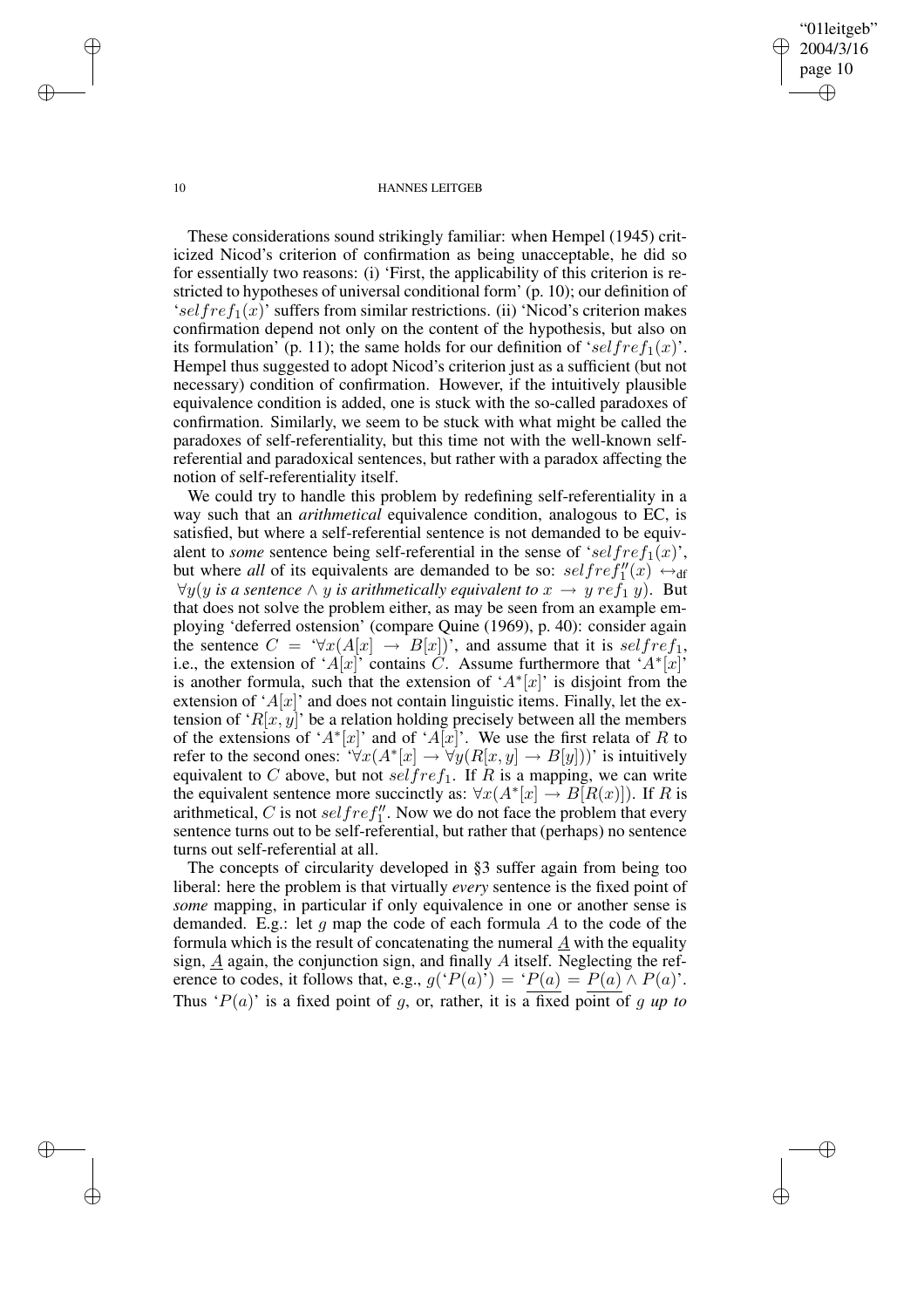### WHAT IS A SELF-REFERENTIAL SENTENCE? 11

✐

✐

✐

✐

*arithmetical equivalence*, i.e., the formula encoded by the g-image of the code of ' $P(a)$ ' is *equivalent* to ' $P(a)$ ' in the standard model of arithmetic, i.e., it is arithmetically true that  $(P(a) = P(a) \wedge P(a)) \leftrightarrow P(a)$  (given that 'P' is part of the arithmetical language or has been added to the latter). Therefore, ' $P(a)$ ' is circular<sub>2</sub>. Moreover, consider any arithmetical formula ' $t(x)$ ' whatsoever which has precisely one free variable. It follows that  $t(x) \leftrightarrow \forall k (k > x \rightarrow (t(x) = t(x) \land t(x)))$  (we have added the vacuous quantification clause just in order to enhance the similarity to Priest's fixed point clause for 's(x)' above) and thus  $circular_{2'}(\forall k(k > 0 \rightarrow (t(x) =$  $t(x) \wedge t(0))$ '). As a final example, consider deferred ostension again: assume that  $u = 'Tr(v)$ , and that  $v = '2 + 2 = 4'$ . Let h be any (say, arithmetical) mapping such that  $h(u) = v$ . Then ' $Tr(v)$ ' is certainly equivalent to ' $Tr(h(u))$ ', i.e., arithmetically equivalent under appropriate coding, therefore  $Tr(v) \leftrightarrow Tr(h(Tr(v)^{\prime}))$ , which implies that u is a fixed point of a certain kind and thus also  $circular_2$ . But intuitively u just says that  $2 + 2 = 4$  is true. Summing up, a proper characterization of what a circular sentence is demanded to be a fixed point of, or what a component of a circular sentence is demanded to be a fixed point of, and what this means precisely, is vital for the second approach to circularity. However, at least *we* do not see any obvious way to state such a characterization. This is also the reason why we did not check more examples in §3 for being circular, since *everything* turns out to be circular in the sense of §3, including Yablo's paradox.

# 5. *What Might a Non-Deficient Notion of Self-Referentiality Look Like?*

We leave the discussion with the following open question: *what might a formally correct and materially adequate definition of self-referentiality look like?* Perhaps the definitions stated in §2 and §3 may be repaired in some way. E.g., instead of changing our definition of 'selfref<sub>1</sub>(x)' by adding a logical equivalence condition, we might rather use something else, e.g., being intensionally isomorphic in the sense of Carnap or the like. In any case, if we wanted to follow the lines of §2 and §3, a much more sophisticated account of self-referentiality would have to be developed in order to classify a linguistic construction as ingenious as Yablo's paradox as being self-referential or not.

Perhaps there is an account of self-referentiality which has been introduced independently of the discussion about Yablo's paradox and which has been overlooked by the participants of the discussion? As far as we can see, this is not the case. None of the more recent standard textbooks on the topic

"01leitgeb" 2004/3/16 page 11

✐

✐

✐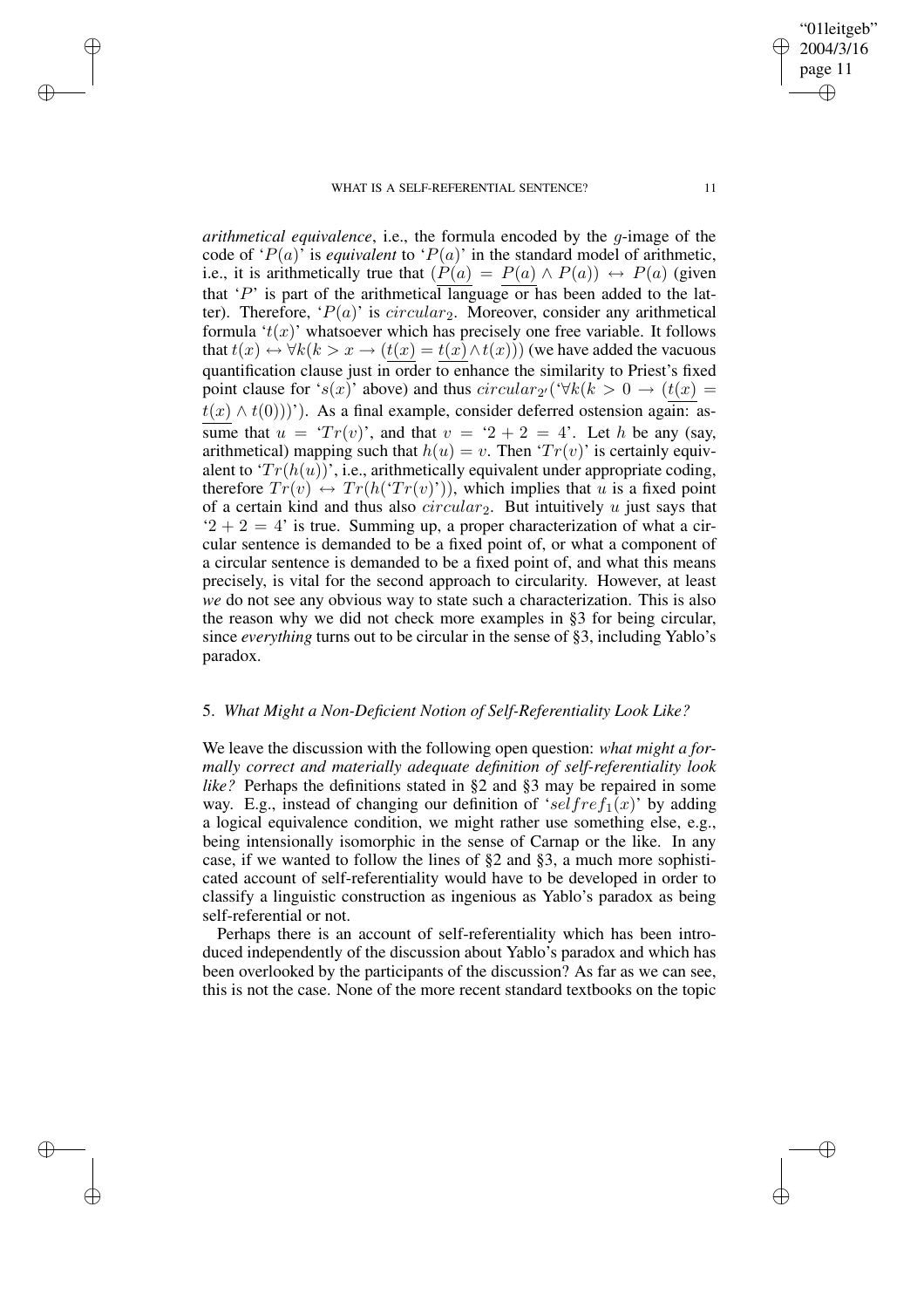"01leitgeb" 2004/3/16 page 12 ✐ ✐

✐

✐

#### 12 HANNES LEITGEB

(see, e.g., Barwise and Etchemendy (1987), McGee (1991), Gupta and Belnap (1993), Cantini (1996)) outlines any explication of self-referentiality or circularity, although the notions are of course applied on the intuitive level. While self-referentiality by itself has certainly not been the main target of these books — that has rather been the development of theories of truth for languages *allowing for* self-referentiality — it is still elucidating to see how some further clarification in this respect has been evaded. E.g., Gupta and Belnap (1993), p. 273, state in a footmark: 'We mean 'self-reference' in a general sense: A sentence  $A$  is self-referential if it is about itself or is about a sentence  $B$  that is about  $A$  or  $\ldots$  We shall not try to make the notion of "aboutness" precise.' This seems to conform to our account of circularity in section §2 and suffers from the same shortcomings. However, we do not want to give the impression that the exciting formal and philosophical machinery that has evolved after Kripke's (1975) seminal paper might not be put to use in order to answer our question from above; it is just not so clear how this is to be done. Let us consider, e.g., Kripke's well-known and important notion of *groundedness*: a sentence is grounded if it is assigned a classical truth value in the least fixed point of a 'jump' operator which is defined on the class of three-valued models of a language with truth predicate. Although ungroundedness and self-referentiality are certainly 'intertwined' in more than one respect, one has to resist the temptation to regard ungroundedness simply as the formal elaboration of the informal notions of selfreferentiality or circularity: both the liar paradox and Yablo's paradox may easily be shown ungrounded, but it is doubtful whether this tells us anything about their status with respect to self-referentiality. After all, both paradoxes indeed seem to be ungrounded intuitively, though not both of them seem to be circular intuitively. Moreover, if, as Kripke suggests, the so-called Strong Kleene scheme is used as the three-valued background semantics, a sentence like  $a_1 = \neg Tr(a_1) \lor a_1 = a_1$ ' turns out to be grounded (given equality is considered classical), while sentences like  $a_2 = \neg Tr(a_2) \vee \neg a_2 = a_2'$ or  $a_3 = 'Tr(a_3) \vee \neg Tr(a_3)'$  do not, although they should perhaps behave similarly as far as self-referentiality is concerned (or should they?). On the other hand, if the so-called Weak Kleene scheme is used as the three-valued semantics, many quantified sentences involving the truth predicate may be proven ungrounded though, intuitively, not being self-referential at all (consider, e.g., the sentence ' $\forall x (P[x] \rightarrow Tr(x))$ ', where the extension of P may even be set *arbitrarily*). This leads us to another question: in how far shall our envisioned explication of self-referentiality reflect our commitments to a certain semantics or logic? Let us draw an analogy: there are axiomatic set theories in which the axiom of foundation is dropped and where instead some anti-foundation axiom is introduced by which the existence of certain non-well-founded sets is proved (see Aczel (1988)). E.g., it may be shown that there are sets X and Y, such that  $X = \{X\}$ , and

✐

✐

✐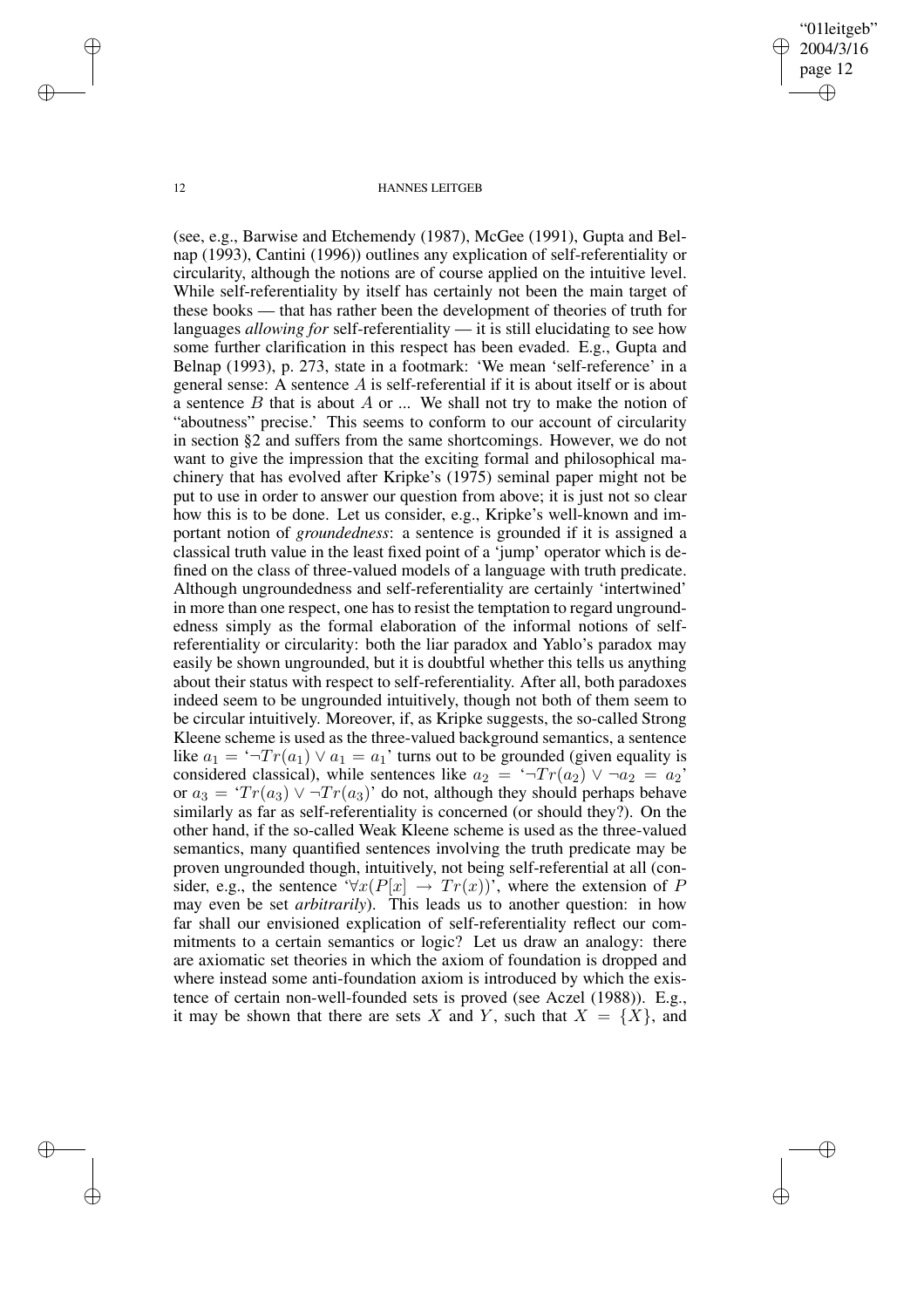#### WHAT IS A SELF-REFERENTIAL SENTENCE? 13

✐

✐

✐

✐

 $Y = \{Y_1\}, Y_1 = \{Y_2\}, Y_2 = \{Y_3\}, \ldots$ ; intuitively, X is circular with respect to the membership relation whilst  $Y$  is not. However, according to Aczel's anti-foundation axiom, X is *identical* to Y , and thus either both are circular, or both are not, or the notion of circularity is to be abandoned. On the other hand, this is not necessarily the case if only some different set theory is chosen which still allows for non-well-founded sets but which replaces the axiom of foundation differently, such that  $X$  and  $Y$  do not turn out to be identical. In analogy, every formal elaboration of our intuitive conception of circularity might be bound to depend on the choice of a corresponding semantical background theory. Does every such theory have its 'own' formal concept of self-referentiality?

Since every answer to our open question from above seems to presuppose an explication of what it means for a sentence to be 'about' something, or of what it means for a sentence to be a fixed point 'essentially', or of what it means for a sentence to be ungrounded in a properly 'circular' way, and since these issues strongly depend on the semantical assumptions to be started from, we either suspect that much philosophical work lies ahead of us before the question is finally settled, or that otherwise the question is ill-posed, i.e., that the talk of self-referentiality is to be banished from scientific contexts.<sup>2</sup>

> Dept. of Philosophy University of Salzburg Austria E-mail: Hannes.Leitgeb@sbg.ac.at

### REFERENCES

Aczel, P. 1988. *Non-Well-Founded Sets.* Stanford: CSLI.

Barwise, J., and Etchemendy, J. 1987. *The Liar. An Essay on Truth and Circularity.* Oxford: Oxford University Press.

Beall, J.C. 1999. 'Completing Sorenson's Menu: A Non-Modal Yabloesque Curry'. *Mind* 108, pp. 737–739.

Beall, J.C. 2001a. 'Is Yablo's paradox non-circular?'. *Analysis* 61, pp. 176– 187.

Beall, J.C. 2001b. 'Heaps of Gluts and Hyde-ing the Sorites'. *Mind* 110, pp. 401–408.

Cantini, A. 1996. *Logical Frameworks for Truth and Abstraction.* Amsterdam: Elsevier.

 $2$ I would like to thank A. Hieke, L. Horsten, V. Halbach for their comments, corrections, and suggestions.

"01leitgeb" 2004/3/16 page 13

✐

✐

✐